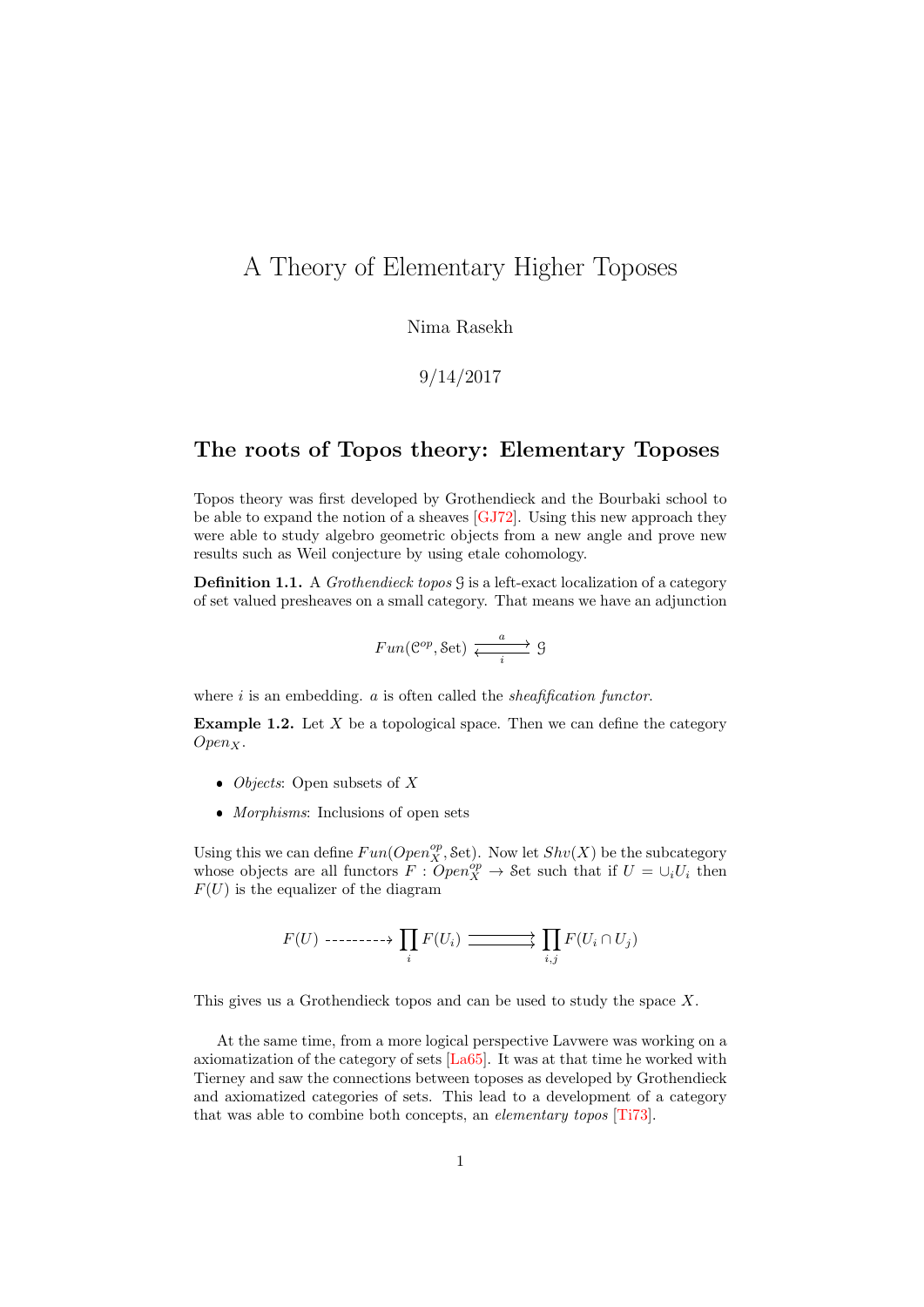Definition 1.3. An *elementary topos* is a locally cartesian closed category with subobject classifier

Definition 1.4. A category  $C$  is Cartesian closed if it has finite products and for every two object  $x, y \in \mathcal{C}$  there is an object  $y^x$  and map  $x \times y^x \to y$  such that we following equivalence holds

$$
Hom_{\mathcal{C}}(z \times x, y) \cong Hom_{\mathcal{C}}(z, y^x)
$$

**Definition 1.5.** A category is locally Cartesian closed, if for every object  $c \in \mathcal{C}$ the slice category  $\mathcal{C}_{/c}$  is Cartesian closed.  $\mathcal{C}_{/c}$  is a category with

1. Objects:

2. Morphisms:



**Definition 1.6.** A subobject classifier  $\Omega$  is any object that represents the functor Sub(−), the functor that takes each object to the set of subobjects.

Concretely,

 $Sub(A) = \{$ mono maps with target  $A\} = Hom(A, \Omega)$ 

Remark 1.7. We did not assume the existence of finite colimits because this follows from the other axioms.

Example 1.8. Ignoring some details a set theory in the sense of ZFC can be defined as an elementary topos which satisfies following conditions

- 1. It is generated by the final object 1.
- 2. It has a natural number object.
- 3. It satisfies the axiom of choice.

For more details see [\[MM12\]](#page-8-2)

Using this definition Lavwere and Tierney were able to construct non-standard categories of sets. In particular, they managed to show that ZFC is independent of the continuum hypothesis using categorical models [\[Ti72\]](#page-9-1).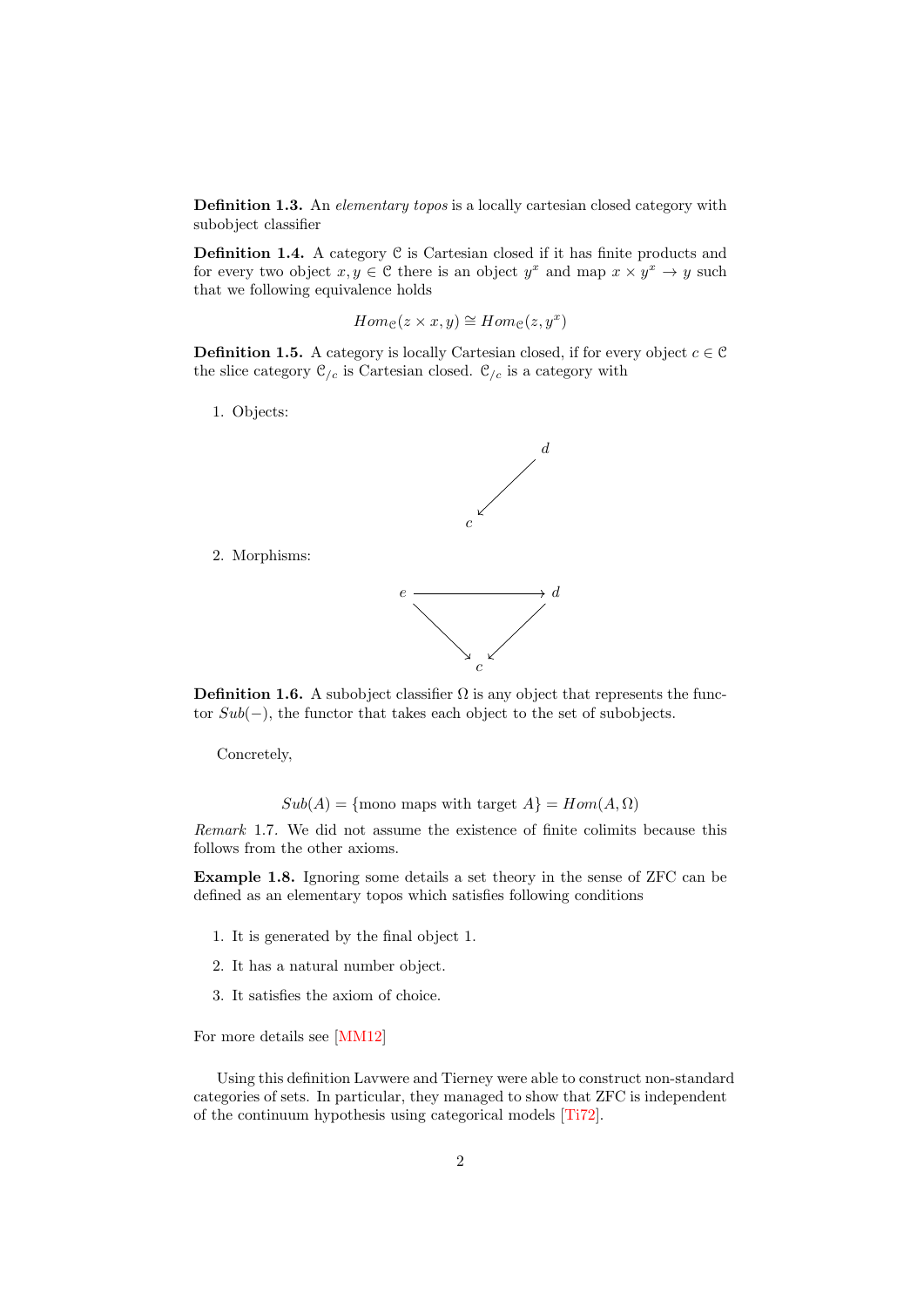## First Steps in Higher Categories: Higher Toposes

The roots of higher topos theory can be traced back to similar events that lead to the rise of Grothendieck toposes in the first place. In particular, the strong interest in derived algebraic geometry lead Jacob Lurie to do a thorough study of higher toposes [\[Lu09\]](#page-8-3). After tremendous theoretical work we get following very analogous definition for a higher topos.

**Definition 2.1.** A higher topos  $X$  is a left exact accessible localization of a higher category of presheaves of spaces on a small higher category.

$$
Fun(\mathcal{C}^{op}, Spaces) \xleftarrow{i} \xrightarrow{i} \mathfrak{X}
$$

Basically up until now we have following picture



This question remains what we want to put in that last spot. Intuitively it should behave like some sort of push out of the given diagram above. This leads to seriously consider a notion of a higher elementary topos.

### First Step towards EHTs

The first thing we can do is to consider an analogous definition to the one given for elementary toposes above.

**Definition 3.1.** (First try) An elementary higher topos is a locally Cartesian category with subobject classifier.

Turns out this definition is terrible. The first reason that might come to mind is that this category does not satisfy descent, which is definitely a condition we would expect from any definition of a EHT (and is in particular satisfied by any higher topos in the sense of Lurie). We need a far stronger conditions. The trick is to not just accept subobject classifiers but rather to supercharge everything as much possible and preserve as much information as we can.

## Object Classifiers

This brings us to following reasonable question: Why did restrict our classifying object to subobjects and didn't go further. The answer is non-trivial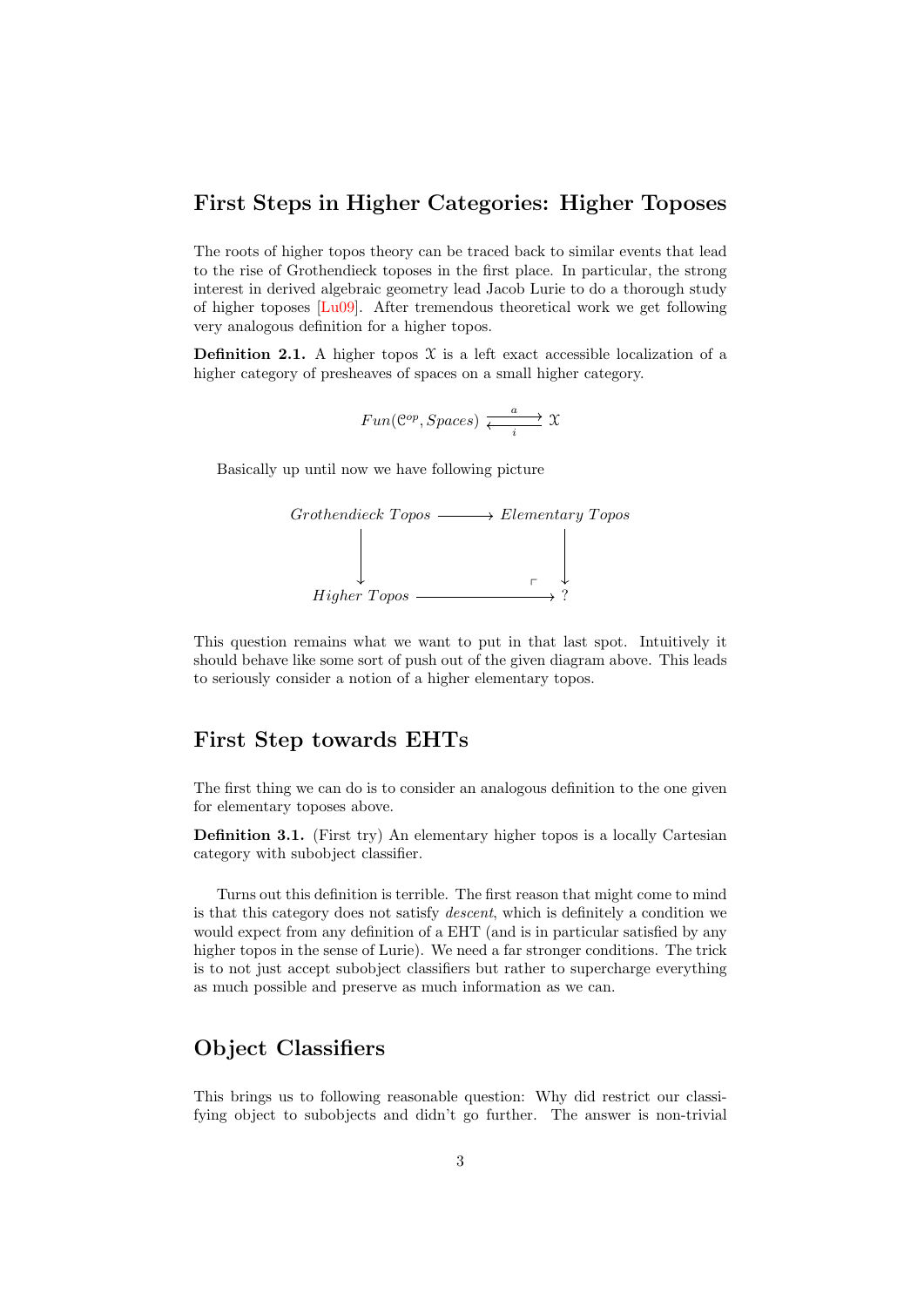automorphisms! As soon as we allow maps that are not mono we get non trivial automorphisms. As our category only has hom sets that information cannot be captured anymore.

However, in a higher category no such restriction exists as every higher category gives us mapping spaces. Therefore we are able to actually classify all maps over a certain object and not just subobjects.

Notation 4.1. Note that there are set theoretical issues with this that we will amend later on. For now we will ignore such issues to focus on the main problem.

This gives us following definition

**Definition 4.2.** Let  $C$  be a higher category with finite limits. An *object clas*sifier in the higher category  $C$  is an object  $U$  that classifies the space valued presheaf

$$
(\mathcal{C}_{/-})^{core}:\mathcal{C}^{op}\to \mathcal{S}
$$

which takes an object c to the core of the over category  $(\mathcal{C}_{/c})^{core}$ .

So for every object we have an equivalence of spaces

$$
(\mathcal{C}_{/c})^{core} \simeq map_{\mathcal{C}}(c,\mathfrak{U})
$$

Remark 4.3. There is a way to make this definition more precise using the language of right fibrations. That, however, would require a more thorough explanation of the machinery.

Using the language of higher categories we were able to significantly strengthen our classifying object, however we are still not done yet. In the definition above the classifying object only recovers the core whereas we would prefer to be able to preserve all of the categorical data. However, that is literally impossible with one object as we are basically asking whether a single space can recover all of the categorical data. In order to be able to do that we need simplicial objects which satisfy appropriate conditions, i.e. complete Segal objects.

## Complete Segal Objects

Before we delve into the world of complete Segal objects, let us step back for a second. Where did that word suddenly come from? Complete Segal Spaces are a model for higher categories developed by Charles Rezk [\[Re01\]](#page-9-2). Compared to quasicategories it has the amazing property that it does not rely on any intrinsic properties of spaces except for the fact that spaces have finite limits. Thus it has the capacity to be generalized to any category that has finite limits. Concretely this gives us following definition:

**Definition 5.1.** Let  $C$  be a higher category with finite limits. A *complete Segal object* is a simplicial object  $X_{\bullet}: \Delta^{op} \to \mathcal{C}$  that satisfies following conditions: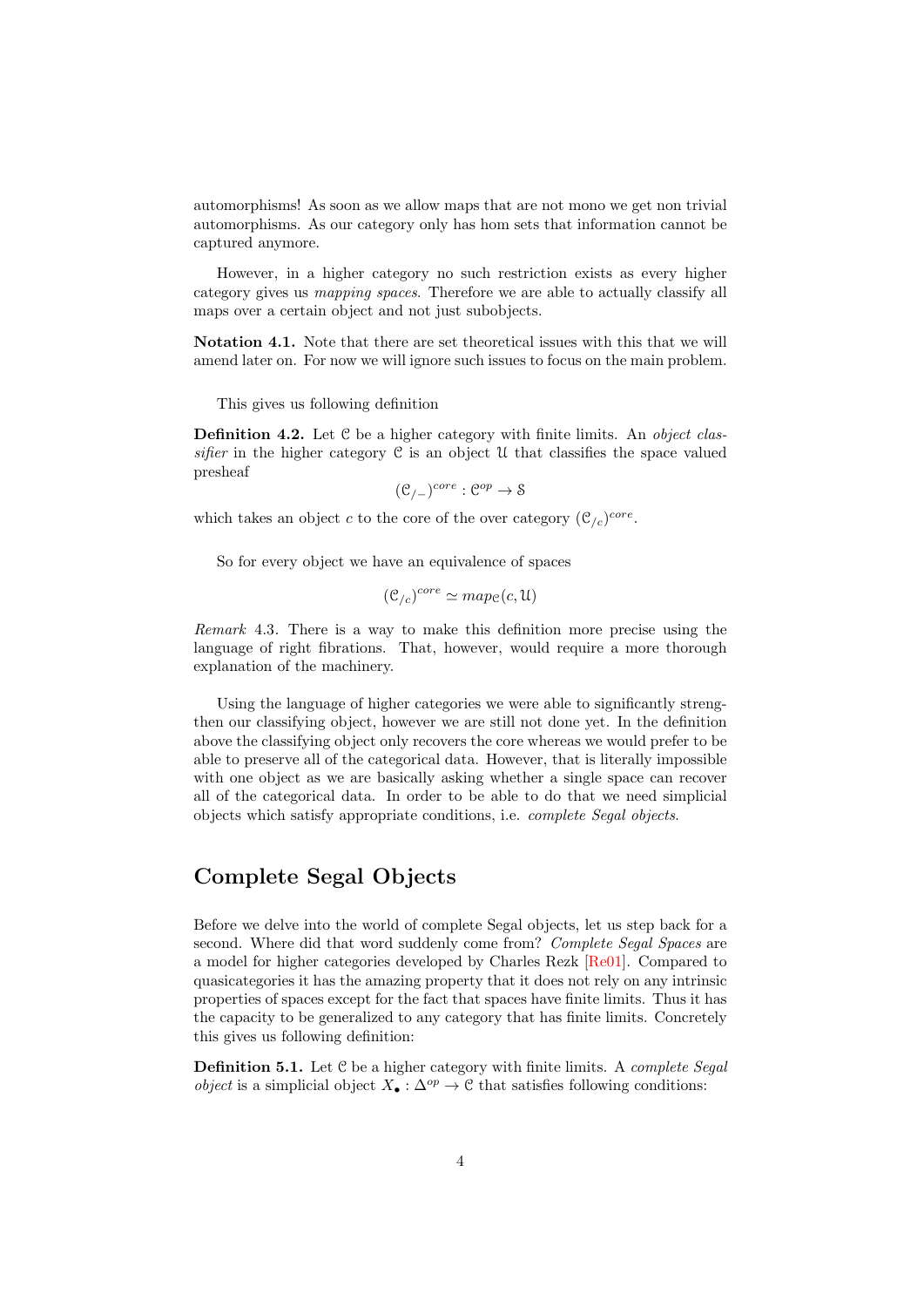1. Segal Condition: The maps

$$
X_n \to X_1 \times_{X_0} \dots \times_{X_0} X_1
$$

are weak equivalences in C.

2. Completeness Conditions: The map

$$
X_0 \to X_3 \times_{(X_1 \times X_1)} (X_0 \times X_0)
$$

is a weak equivalence in C.

Remark 5.2. The first condition gives us a notion of composition. The second tells us that homotopies are the same as weak equivalences.

We already know that each object  $y \in \mathcal{C}$  gives rise to a representable functor valued in spaces

$$
\mathcal{Y}_y : \mathcal{C}^{op} \to Spaces
$$

$$
z \mapsto map_{\mathcal{C}}(z, y)
$$

that takes an object z to  $map(z, y)$ . Intuively we want to say something similar holds in the case of those complete Segal objects. In other words, we want a functor valued in higher categories that takes each  $z$  to the simplicial space  $map(z, x_{\bullet})$ , which itself should be a complete Segal space and thus just a higher category.

$$
\mathcal{Y}_{X_{\bullet}} : \mathcal{C}^{op} \to \mathcal{C}at_{\infty}
$$

$$
z \mapsto map_{\mathcal{C}}(z, X_{\bullet})
$$

where

mapC(z, X•) = mapC(z, X0) mapC(z, X1) mapC(z, X2) · · ·

In practice this is quite tricky. As far as we can tell there is no obvious direct way to do this. The proper way is by employing the language of fibrations. For the purposes of this talk I will skip the details here, but to summarize we study presheaves valued in spaces by using right fibrations, as already mentioned, and we study presheaves valued in higher categories by using Cartesian fibrations.

Using the language of Cartesian fibrations, we can generalize things to the following result:

**Theorem 5.3.** For each complete Segal object  $x_{\bullet}$  there is a Cartesian fibration  $\mathcal{Y}_{x_{\bullet}}$  that models the functor that takes a point y to the higher category  $map(y, x_{\bullet}).$ 

As is appropriate for any object worthy of being called representable we also have a Yoneda Lemma:

**Lemma 5.4.** For any two complete Segal objects  $x_{\bullet}$  and  $y_{\bullet}$ , we have an equivalence

$$
map(x_{\bullet}, y_{\bullet}) \simeq Map(\mathcal{Y}_{x_{\bullet}}, \mathcal{Y}_{y_{\bullet}})
$$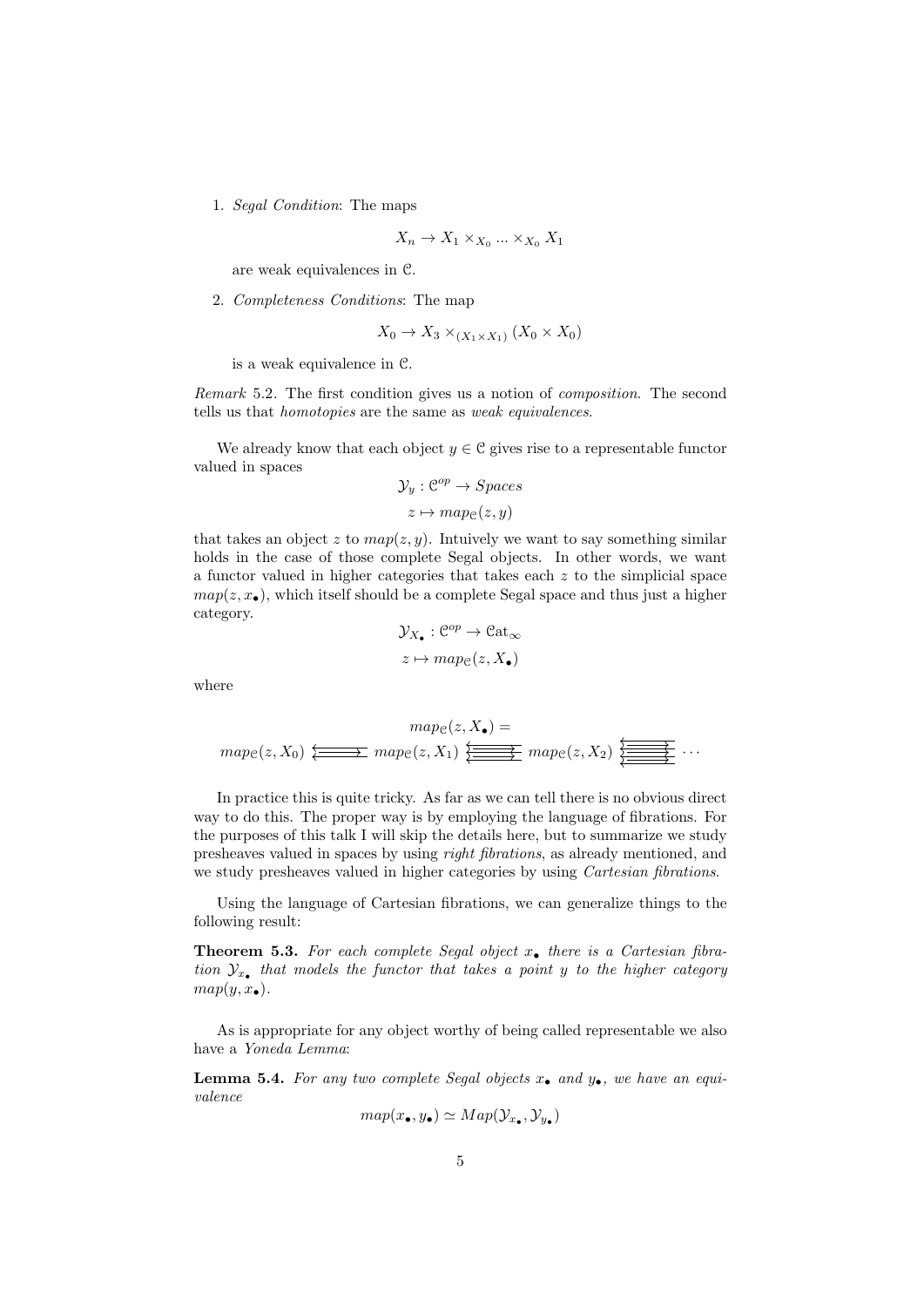Having constructed such a Cartesian fibration, we can give following definition.

Definition 5.5. We say a presheaf valued in higher categories is representable if it is equivalent to one of the form  $\mathcal{Y}_{x_{\bullet}}$ . In that case we say it is represented by  $x_{\bullet}$ .

Having gone on this abstract detour we know have all the tools to expand our definition. Before we give our definition, we recall that we have to adjust for set theoretical issues.

**Definition 5.6.** We say  $\mathcal{U}_{\bullet}$  is a *object classifying complete Segal object* closed under finite colimits and limits if it represents a sub functor of the presheaf  $\mathcal{C}_{/-}$ closed under limits and colimits. By that we mean there is an embedding

$$
\mathcal{Y}_{\mathfrak{U}_\bullet}\hookrightarrow \mathfrak{C}_{/-}
$$

such that the image is closed under finite limits and colimits. Henceforth we call such an object just an object classifier. Such objects are also called universes.

## Definition of an Elementary Higher Topos

We finally have assembled all the tools to define an elementary higher topos.

**Definition 6.1.** We say a higher category  $C$  is an elementary higher topos if it satisfies following conditions:

- 1. It has finite limits and colimits
- 2. It has a subobject classifier  $\Omega$
- 3. For every map f in C there exists an object classifier  $\mathfrak{U}_{\bullet}$  such that f is in the image of  $\mathcal{Y}_{\mathcal{U}_{\bullet}}$ .

We have discussed before why the previous definition was not reasonable. Why would this definition be reasonable? Let's look at some of the evidence.

**Theorem 6.2.** If  $C$  is an EHT then  $C_{/c}$  is also an EHT.

Remark 6.3. For reasons unknown the speaker this theorem is called the "fundamental theorem of topos theory" in the case of elementary toposes. Regardless of the precise reason this shows the importance of this theorem.

Proof. The case for finite limits and colimits are clear. The existence of a subobject classifier follows from the same argument for elementary toposes ( $\Omega \times$  $c$  is a the subobject classifier). Finally the existence of object classifiers is analogous to the argument for subobject classifiers  $(\mathcal{U}_{\bullet} \times c$  is an object classifier). П

Theorem 6.4. Every elementary higher topos is locally Cartesian closed.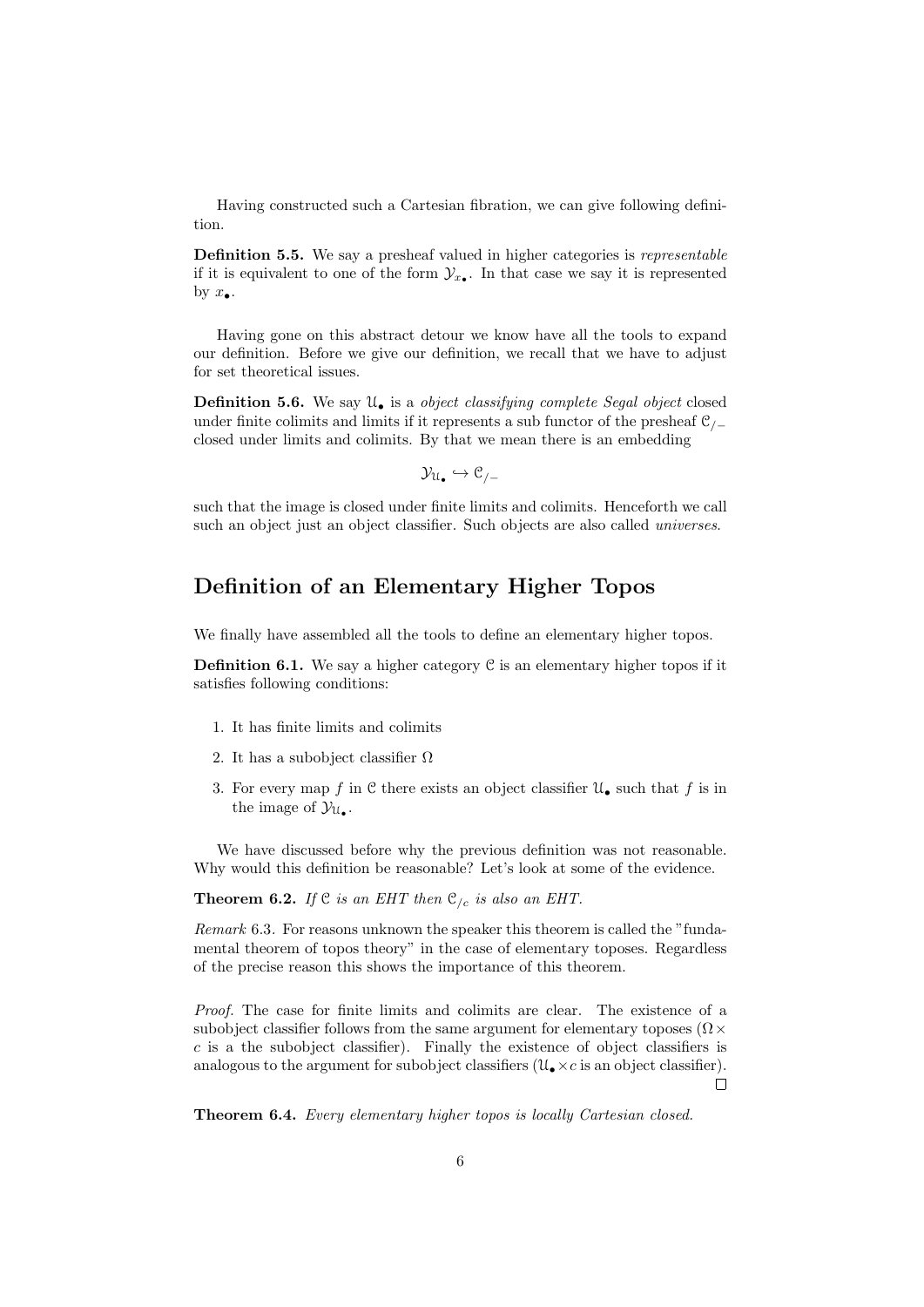Remark 6.5. This is very powerful as in the case of classical category theory we had it as part of the conditions. Here it just follows from a stronger notion of an object classifier.

Proof. It suffices to show it is Cartesian closed and the local part will follow from the previous theorem. For that it suffices to show that the map  $-\times y : \mathcal{E} \to \mathcal{E}$ has a right adjoint. We will avoid the details but just to point out the idea.

The idea is that complete Segal objects are internal higher category objects and so behave like higher categories. Thus they have a notion of "objects" and "mapping objects". In particular, for every object  $x$  in  $\mathcal{C}$ . I get a mapping object  $map_{\mathfrak{U}}(y,x)$ , which is just the pullback



The claim is that this is the internal mapping object. Indeed, what we need is a unit map  $x \to map_{\mathcal{U}}(y, x \times y)$  However, by the properties of object classifiers such map is just a map  $x \times y \to x \times x \times y$  over x. However, there is one obvious choice, namely  $(x_0, y_0) \mapsto (x_0, x_0, y_0)$ , which gives us our unit map.  $\Box$ 

Proposition 6.6. Every elementary higher topos satisfies descent.

Proof. For a careful definition of descent take a look at work by Rezk [\[Re05\]](#page-9-3). One equivalent condition is that the functor  $(\mathcal{C}_{/-})^{core}$  takes colimits to limits. That follows immediately from the fact that the fuctor is representable.  $\Box$ 

## Examples

Having done all of this let us see some examples

**Example 7.1.** Let  $X$  be a higher topos in the sense of Lurie. Clearly, it has finite limits and colimits. Also we can show that the sub object functor takes colimits to limits, which by presentability implies it has to be representable.

According to Theorem  $6.1.6.8$  for each bounded local class  $S$  there exists an object classifier  $\mathcal{U}_0^S$ . Now we can repeat the same procedure with  $\mathcal{X}^{\Delta[n]}$  as this is still a topos. Thus for every  $S$  and every  $n$  we get an object classifier  $\mathcal{U}_n^S$ . These give us simplicial objects  $\mathcal{U}_\bullet^S$ , which classify the full subcategory of  $\mathfrak X$  which has maps in  $S$ .

Finally, we notice that in a topos every map is in some bounded local class. Thus we have shown that for every map there is an object classifier.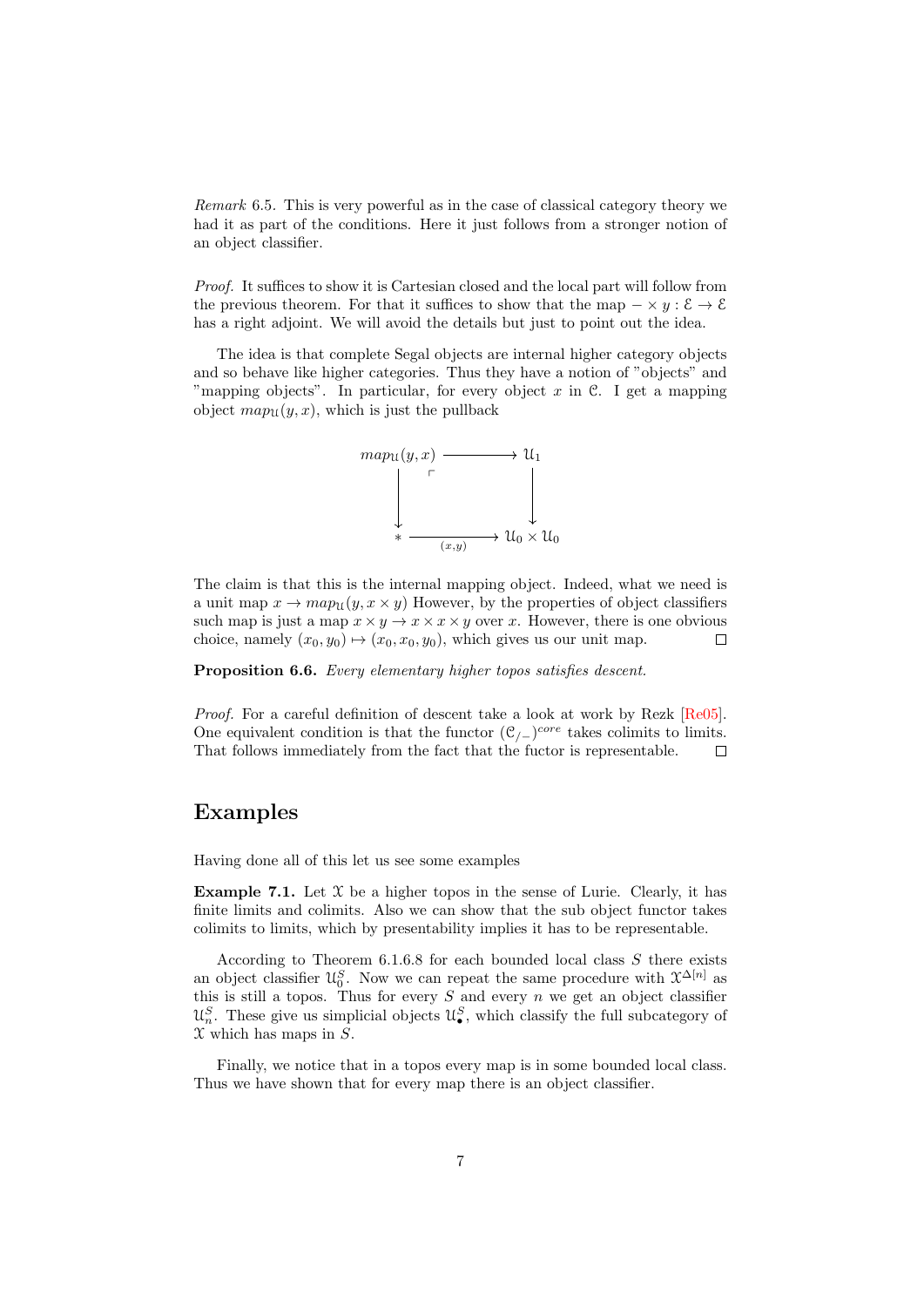Example 7.2. This example in particular implies that the category of spaces is an elementary higher topos. In this case we can actually understand the object classifier as a concrete object. Let U be an object classifier. As it is a space we can understand it by looking at it's points i.e. maps  $X : * \to U$ . As it classifies spaces the data of the map  $X$  should just be some space. In order words we should have following pullback diagram



where  $\mathcal E$  is the universal bundle. This basically implies that  $\mathfrak{U}_0$  is the core of some subcategory of spaces that is closed under finite limits and colimits. And the higher simplicial levels give us the higher categorical data of that chosen subcategory.

So, in spaces each object classifier is just a subcategory thought of as a simplicial space.

## Where do we go from here?

Having introduced this new notion of an elementary higher topos what can we do with it? There are two overall paths we can take from here. Study EHT for their own sake and try to use them in other branches of mathematics. We will suggest some possible questions in both directions.

#### For the sake of Elementary Higher Toposes:

- 1. Comparison to Other Definitions: In a recent blog post Mike Shulman has suggested a definition for a elementary higher topos. On face value his definition is different from mine as he assumes that is locally Cartesian closed, but that we only have object classifiers that classify the core and not the whole category. In light of the theorem above, my definition does imply the definition of Shulman. There is strong evidence that the opposite is also true but that needs some further study.
- 2. Colimits: In the case of elementary toposes we do not need to assume that we have colimits as it follows from the other axioms. Thus one interesting question is whether the same holds in the higher settings. In ongoing work with Jonas Frey we think we have a proof that the case for an initial object and coproducts directly generalizes. However, the case for pushouts seems unclear and requires further efforts.
- 3. Univalence in EHTs: In [\[GK17\]](#page-8-4) Gepner and Kock introduced a notion of univalence in the context of locally Cartesian closed presentable higher categories. Moreover, they show there is a relationship between univalent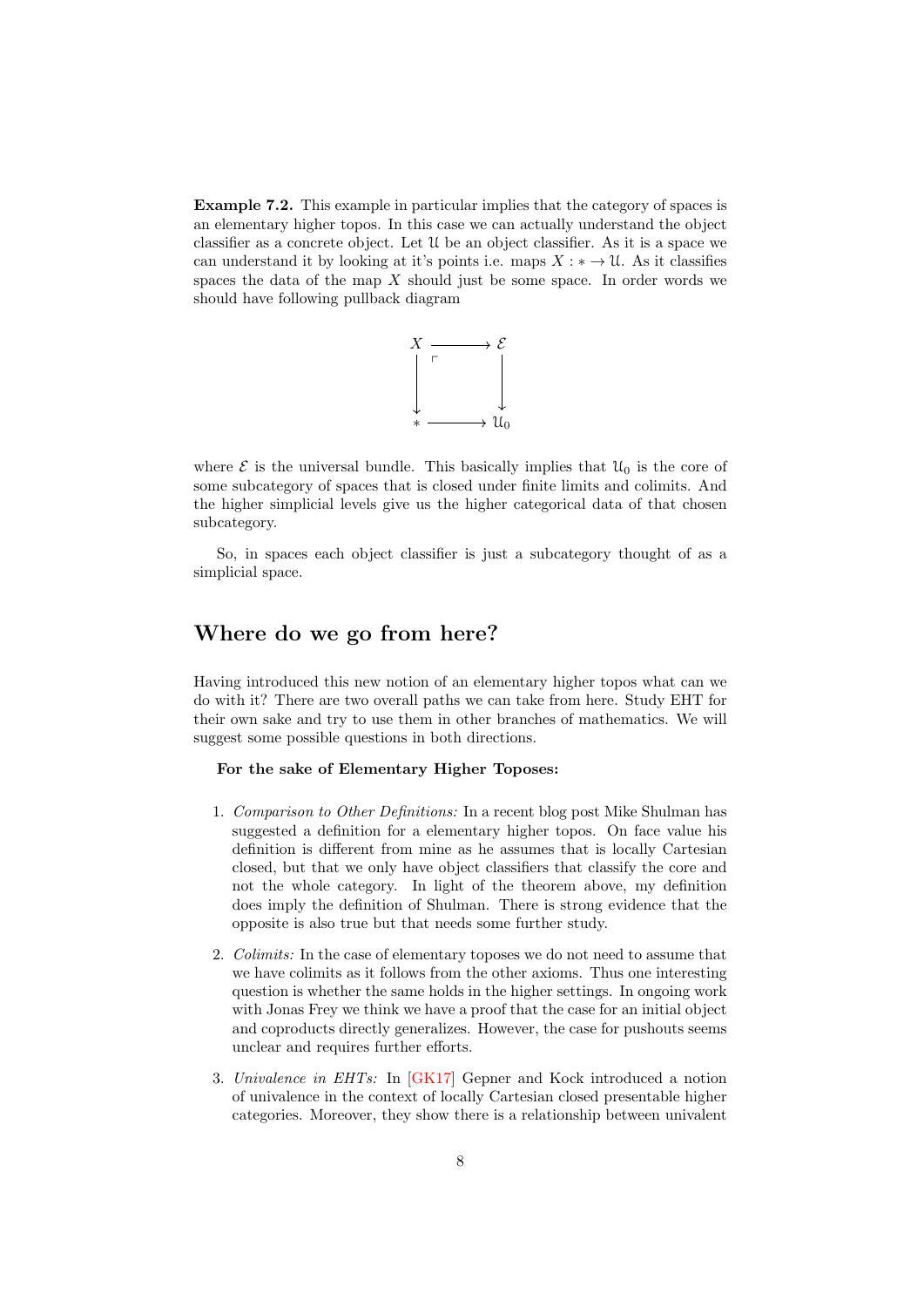maps and object classifiers (which have to exist for presentability reasons). In our context we take the existence of object classifiers as part of the definition. Thus we can define univalent maps in EHT. The hope is that we might have a similar classification result for univalent maps in an EHT.

#### For the sake of other areas of mathematics:

1. Non-Standard models of Spaces: One of the initial questions that made people study elementary toposes was the desire to gain a better understanding of the category of sets and various ways it can be classifier. This is not just for fun but can actually help us gain better understanding of sets (recall [\[Ti72\]](#page-9-1) where Tierney shows the independence of the continuum hypothesis). The plan is that something similar should happen in the higher categorical case. The hope is that by imposing the right condition we can give a categorical classification of the category of spaces. That way there is a chance we can realize what kind of properties hold for spaces.

In a similar vain we can use this approach to study categories which can help us undestand the category of spaces.

2. Homotopy Type Theory: Homotopy type theory is very broadly speaking a foundational approach to mathematics that takes homotopy theory as one of it's building blocks. So, a notion of homotopy is built into the basic constructions, rather than in the context of set theory where we define and impose homotopies. We do have some understanding of what models for homotopy type theory are (see [\[KL12\]](#page-8-5)), but definitely lack a complete list of models. But models are important as they explicitly show us the boundary of our theory and also give us an indicator on what kind of things we can prove. One possible solution to an exhaustive list of models is an elementary higher topos. In particular the object classifiers should play the role of our univalent universes.

## References

- <span id="page-8-0"></span>[GJ72] A. Grothendieck, J. L. Verdier. Théorie des topos (SGA 4, exposés i-vi). Springer Lecture Notes in Math 269 (1972): 270.
- <span id="page-8-4"></span>[GK17] D. Gepner, J. Kock, Univalence in locally cartesian closed  $\infty$ -categories. Forum Mathematicum. Vol. 29. No. 3. 2017.
- <span id="page-8-5"></span>[KL12] C. Kapulkin, P. L. Lumsdaine. The simplicial model of univalent foundations (after Voevodsky). arXiv preprint arXiv:1211.2851 (2012).
- <span id="page-8-1"></span>[La65] W. Lawvere, An elementary theory of the category of sets, Proceedings of the National Academy of Science of the U.S.A 52 pp.1506-1511 (1965)
- <span id="page-8-3"></span>[Lu09] J. Lurie, Higher Topos Theory, Annals of Mathematics Studies 170, Princeton University Press, Princeton, NJ, 2009, xviii+925 pp. A
- <span id="page-8-2"></span>[MM12] S. MacLane,I. Moerdijk. Sheaves in geometry and logic: A first introduction to topos theory. Springer Science & Business Media, 2012.